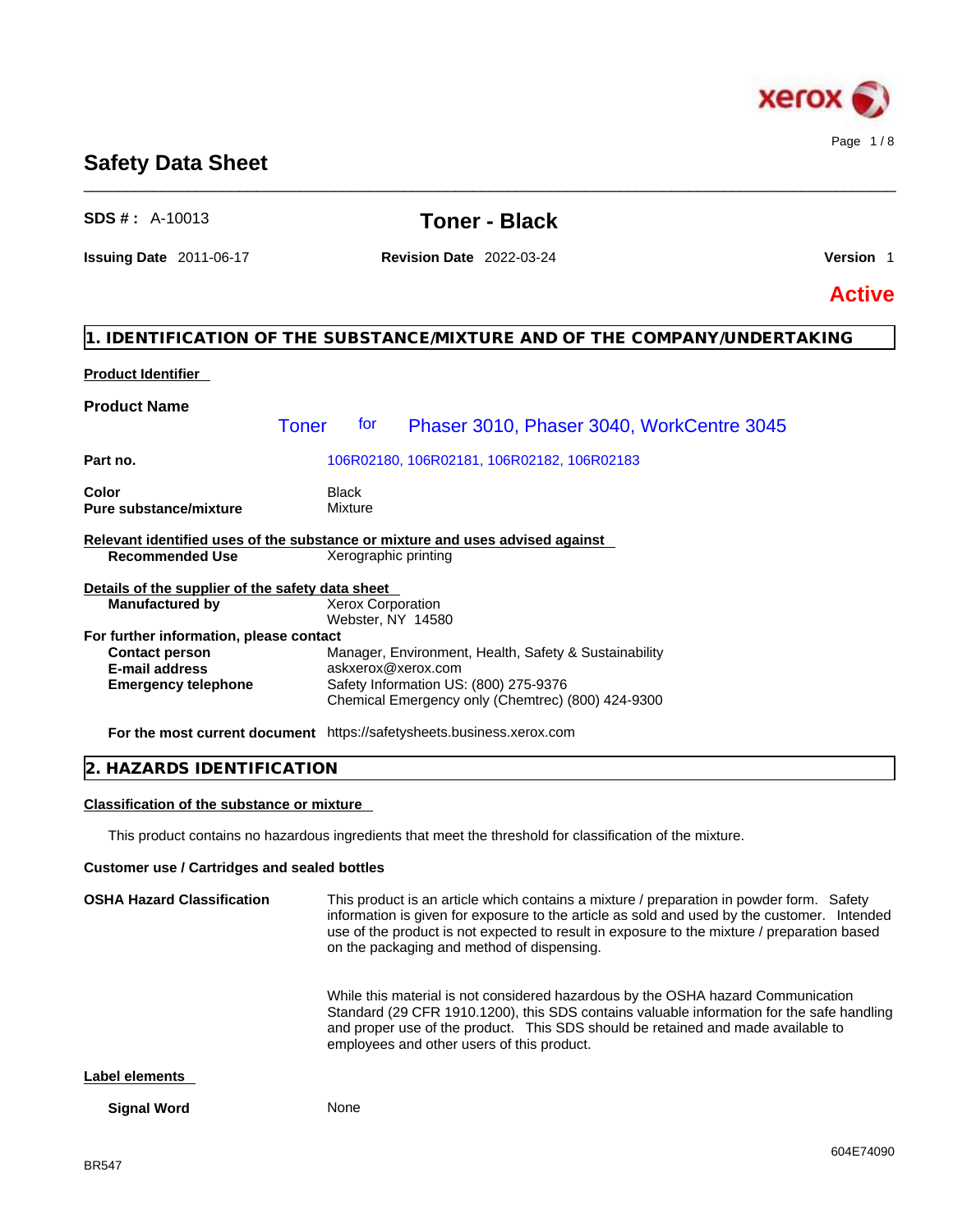

| <b>Hazard Statements</b>        | None required |
|---------------------------------|---------------|
| <b>Precautionary Statements</b> | None required |

# **Other hazards**

Not a PBT according to REACH Annex XIII May form explosible dust-air mixture if dispersed

**3. COMPOSITION/INFORMATION ON INGREDIENTS** 

# **Mixtures**

| <b>Chemical Name</b>     | CAS No.     | Weight % | <b>Classification (Req.</b><br>1272/2008) | <b>Hazard Statements</b> |
|--------------------------|-------------|----------|-------------------------------------------|--------------------------|
| Resin                    | Proprietary | 70-80    |                                           |                          |
| Wax                      | 8002-74-2   | $<$ 15   |                                           | --                       |
| Carbon black             | 1333-86-4   | $<$ 10   | $- -$                                     | $\overline{\phantom{m}}$ |
| Amorphous silica         | 7631-86-9   | <10      | $\overline{\phantom{m}}$                  | --                       |
| Silica (Surface Treated) | 68909-20-6  |          | STOT RE 2                                 | H373                     |
| Titanium dioxide         | 13463-67-7  |          | Carc (Inhal) 2                            | H351                     |

"--" indicates no classification or hazard statements apply.

Full text of H- statements: see section 16

# **4. FIRST AID MEASURES**

| Description of first-aid measures                           |                                                                                               |
|-------------------------------------------------------------|-----------------------------------------------------------------------------------------------|
| <b>General advice</b>                                       | For external use only. When symptoms persist or in all cases of doubt seek medical advice.    |
|                                                             | Show this material safety data sheet to the doctor in attendance.                             |
| Eye contact                                                 | Immediately flush with plenty of water. After initial flushing, remove any contact lenses and |
|                                                             | continue flushing for at least 15 minutes                                                     |
| <b>Skin contact</b>                                         | Wash skin with soap and water                                                                 |
| <b>Inhalation</b>                                           | Move to fresh air                                                                             |
| Ingestion                                                   | Rinse mouth with water and afterwards drink plenty of water or milk                           |
| Most important symptoms and effects, both acute and delayed |                                                                                               |
| <b>Acute toxicity</b>                                       |                                                                                               |
| <b>Eyes</b>                                                 | No known effect                                                                               |
| <b>Skin</b>                                                 | No known effect                                                                               |
|                                                             |                                                                                               |
| <b>Inhalation</b>                                           | No known effect                                                                               |
| Ingestion                                                   | No known effect                                                                               |
| <b>Chronic toxicity</b>                                     | No known effects under normal use conditions                                                  |
| <b>Main symptoms</b>                                        | Overexposure may cause:                                                                       |
|                                                             | mild respiratory irritation similar to nuisance dust.                                         |
| <b>Aggravated Medical Conditions</b>                        | None under normal use conditions                                                              |
|                                                             | Indication of immediate medical attention and special treatment needed                        |
| <b>Protection of first-aiders</b>                           | No special protective equipment required                                                      |
| Notes to physician                                          | Treat symptomatically                                                                         |
|                                                             |                                                                                               |

**5. FIRE-FIGHTING MEASURES**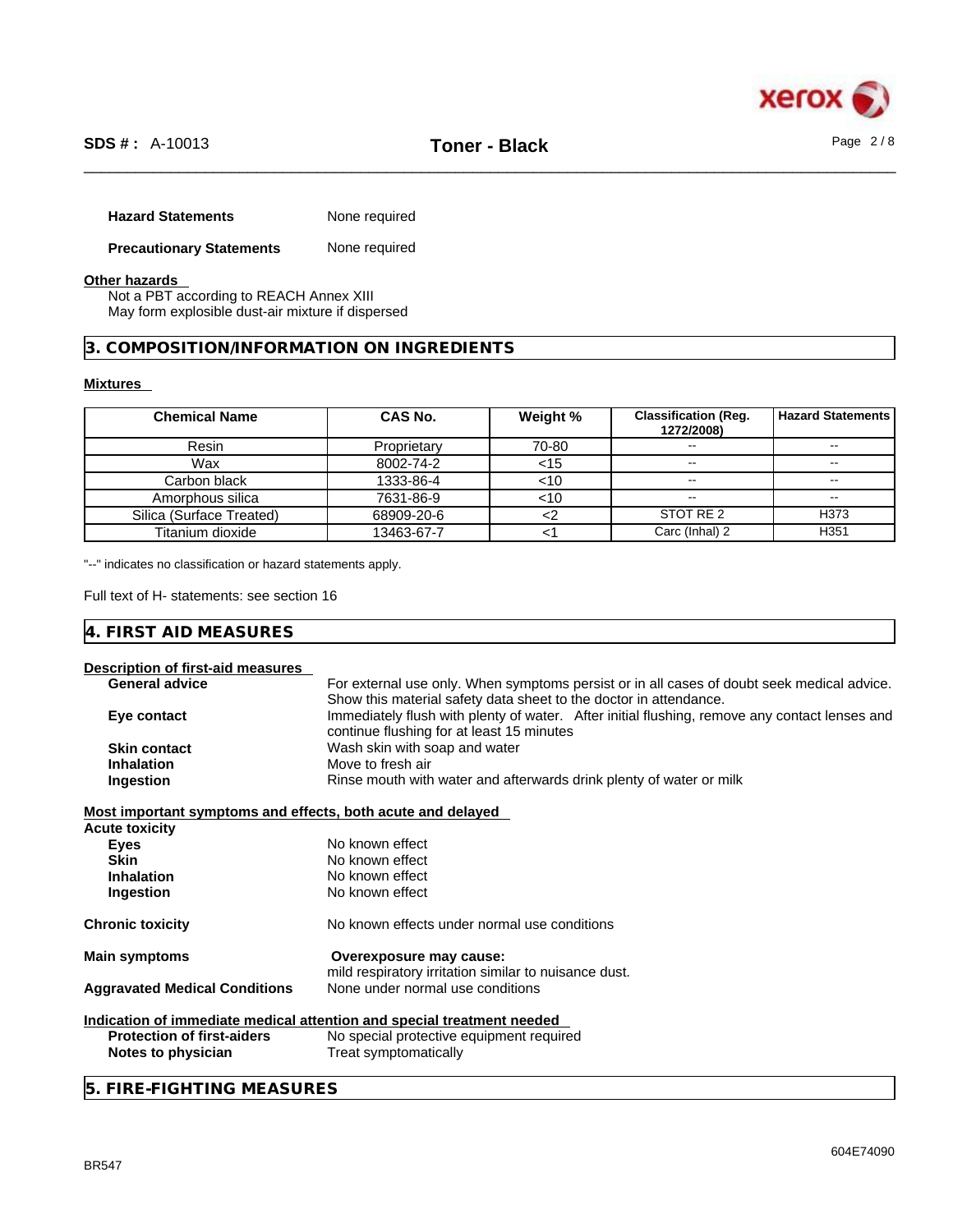

#### **Extinguishing media**

**Suitable extinguishing media** Use water spray or fog; do not use straight streams, Foam **Unsuitable extinguishing media** Do not use a solid water stream as it may scatterand spread fire

#### **Special hazards arising from the substance or mixture**

Fine dust dispersed in air, in sufficient concentrations, and in the presence of an ignition source is a potential dust explosion hazard

#### **Hazardous combustion products**

Hazardous decomposition products due to incomplete combustion, Carbon oxides, Nitrogen oxides (NOx)

#### **Advice for fire-fighters**

In the event of fire and/or explosion do not breathe fumes. Wear fire/flame resistant/retardant clothing. Use self-contained pressure-demand breathing apparatus if needed to prevent exposure to smoke or airborne toxins. Wear self-contained breathing apparatus and protective suit

#### **Other information**

| Flammability       | Not flammable. Will not readily ignite. |
|--------------------|-----------------------------------------|
| <b>Flash point</b> | Not applicable                          |

# **6. ACCIDENTAL RELEASE MEASURES**

#### **Personal precautions, protective equipment and emergency procedures**

Avoid breathing dust

# **Environmental precautions**

Although toner is not an aquatic toxin, microplastics may be a physical hazard to aquatic life and should not be allowed to enter drains, sewers, or waterways

#### **Methods and material for containment and cleaning up**

| <b>Methods for containment</b> | Prevent dust cloud                                                                 |
|--------------------------------|------------------------------------------------------------------------------------|
| Methods for cleaning up        | Use an electrically protected vacuum cleaner to remove excess, then wash with COLD |
|                                | water. Hot water fuses the toner, making it difficult to remove                    |

#### **Reference to other sections**

See section 12 for additional ecological information See Section 13 for additional information

# **7. HANDLING AND STORAGE**

| <b>Precautions for safe handling</b> | Handle in accordance with good industrial hygiene and safety practice, Avoid dust |
|--------------------------------------|-----------------------------------------------------------------------------------|
| Advice on safe handling              | accumulation in enclosed space, Prevent dust cloud                                |
| <b>Hygiene measures</b>              | None under normal use conditions                                                  |

#### **Conditions for safe storage, including any incompatibilities**

**Technical measures and storage conditions**

Keep container tightly closed in a dry and well-ventilated place, Store at room temperature

**Incompatible products** None

#### **Specific end uses**

Xerographic printing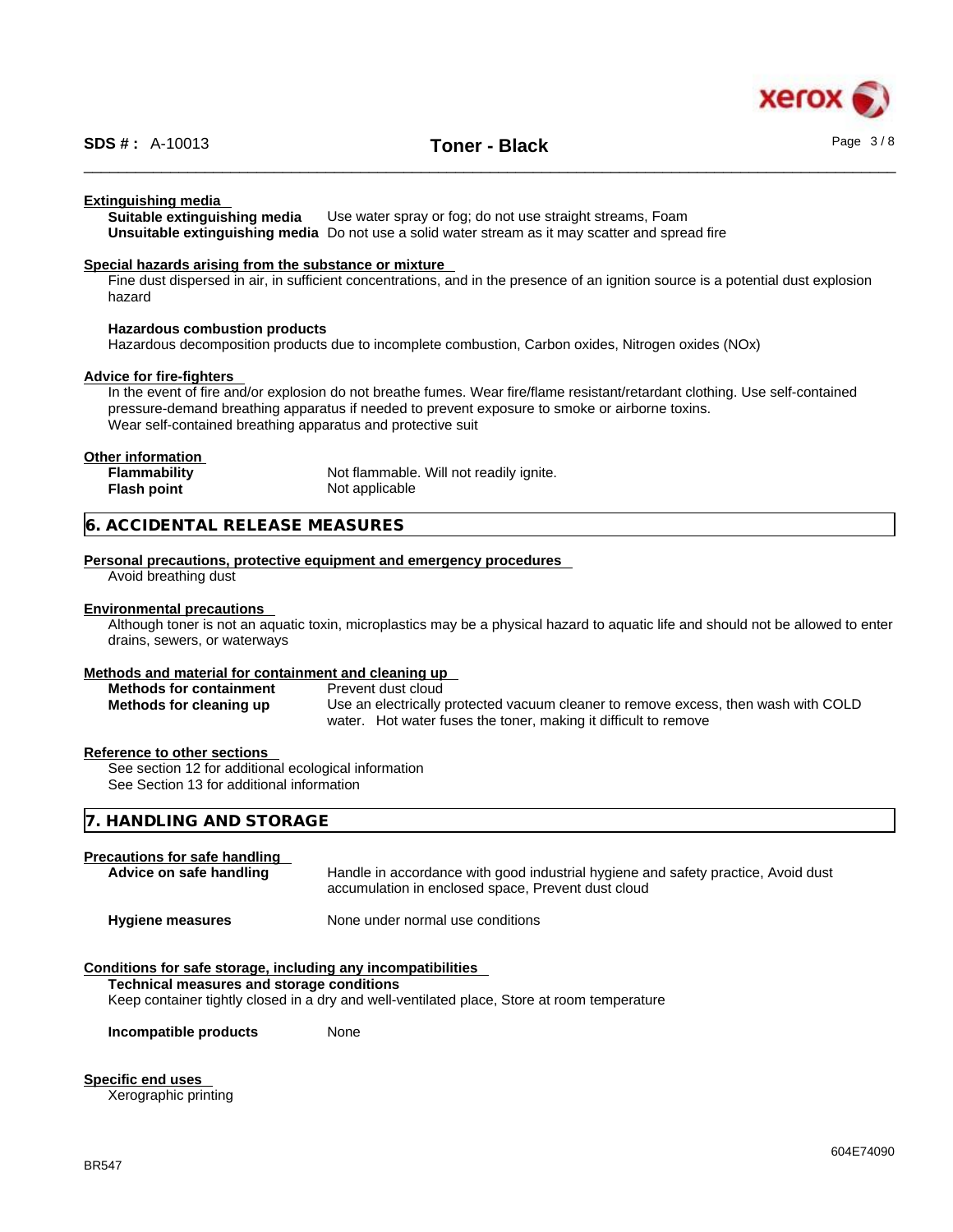

# **8. EXPOSURE CONTROLS/PERSONAL PROTECTION**

# **Control parameters Exposure Limits**

**Xerox Exposure Limit** 

**ACGIH TLV TWA** 10 mg/m<sup>3</sup> (inhalable particles) **ACGIH TLV TWA** 3 mg/m<sup>3</sup> (respirable dust) **OSHA PEL TWA** 15 mg/m<sup>3</sup> (total dust) **OSHA PEL TWA** 5 mg/m<sup>3</sup> (respirable dust)  $2.5 \text{ mg/m}^3$  (total dust) **Xerox Exposure Limit** 0.4 mg/m<sup>3</sup> (respirable dust)

#### **Component Information**

| <b>Chemical Name</b> | ACGIH TLV                | <b>OSHA PEL</b>           |
|----------------------|--------------------------|---------------------------|
| Wax                  | TWA: $2 \text{ ma/m}^3$  |                           |
| Carbon black         | TWA: $3 \text{ ma/m}^3$  | TWA: $3.5 \text{ ma/m}^3$ |
| Titanium dioxide     | TWA: $10 \text{ ma/m}^3$ | TWA: $15 \text{ ma/m}^3$  |

#### **Exposure controls**

**Controls** 

**Engineering measures** None under normal use conditions

# **Individual protection measures, such as personal protective equipment (PPE)**

**Eye/Face protection** No special protective equipment required Hand protection **No special protective equipment required Skin and body protection** No special protective equipment required **Respiratory protection** No special protective equipment required. **Respiratory protection** No special protective equipment required.<br> **Thermal hazards** None under normal processing **None under normal processing** 

### **Environmental Exposure Controls**

**Environmental Exposure** Keep out of drains, sewers, ditches and waterways

# **9. PHYSICAL AND CHEMICAL PROPERTIES**

# **Information on basic physical and chemical properties**

| Appearance<br><b>Physical state</b><br>Color                                                                                                                          | Powder<br>Solid<br><b>Black</b>  |                                                                                                                                   | Odor<br><b>Odor threshold</b><br>рH | Faint<br>Not applicable<br>Not applicable |
|-----------------------------------------------------------------------------------------------------------------------------------------------------------------------|----------------------------------|-----------------------------------------------------------------------------------------------------------------------------------|-------------------------------------|-------------------------------------------|
| <b>Flash point</b>                                                                                                                                                    |                                  | Not applicable                                                                                                                    |                                     |                                           |
| <b>Melting / Freezing Point</b><br>Boiling point/range<br><b>Softening point</b>                                                                                      |                                  | Not applicable<br>Not applicable<br>49 - 60 $^{\circ}$ C                                                                          | 120 - 140 °F                        |                                           |
| <b>Evaporation rate</b><br><b>Flammability</b><br><b>Flammability Limits in Air</b>                                                                                   |                                  | Not applicable<br>Not flammable. Will not readily ignite.<br>Not applicable                                                       |                                     |                                           |
| Vapor pressure<br>Vapor density<br><b>Specific gravity</b><br><b>Water solubility</b><br><b>Partition coefficient</b><br><b>Autoignition temperature</b><br>Viscosity | <b>Decomposition temperature</b> | Not applicable<br>Not applicable<br>$1 - 2$<br>Negligible<br>Not applicable<br>Not applicable<br>Not determined<br>Not applicable |                                     |                                           |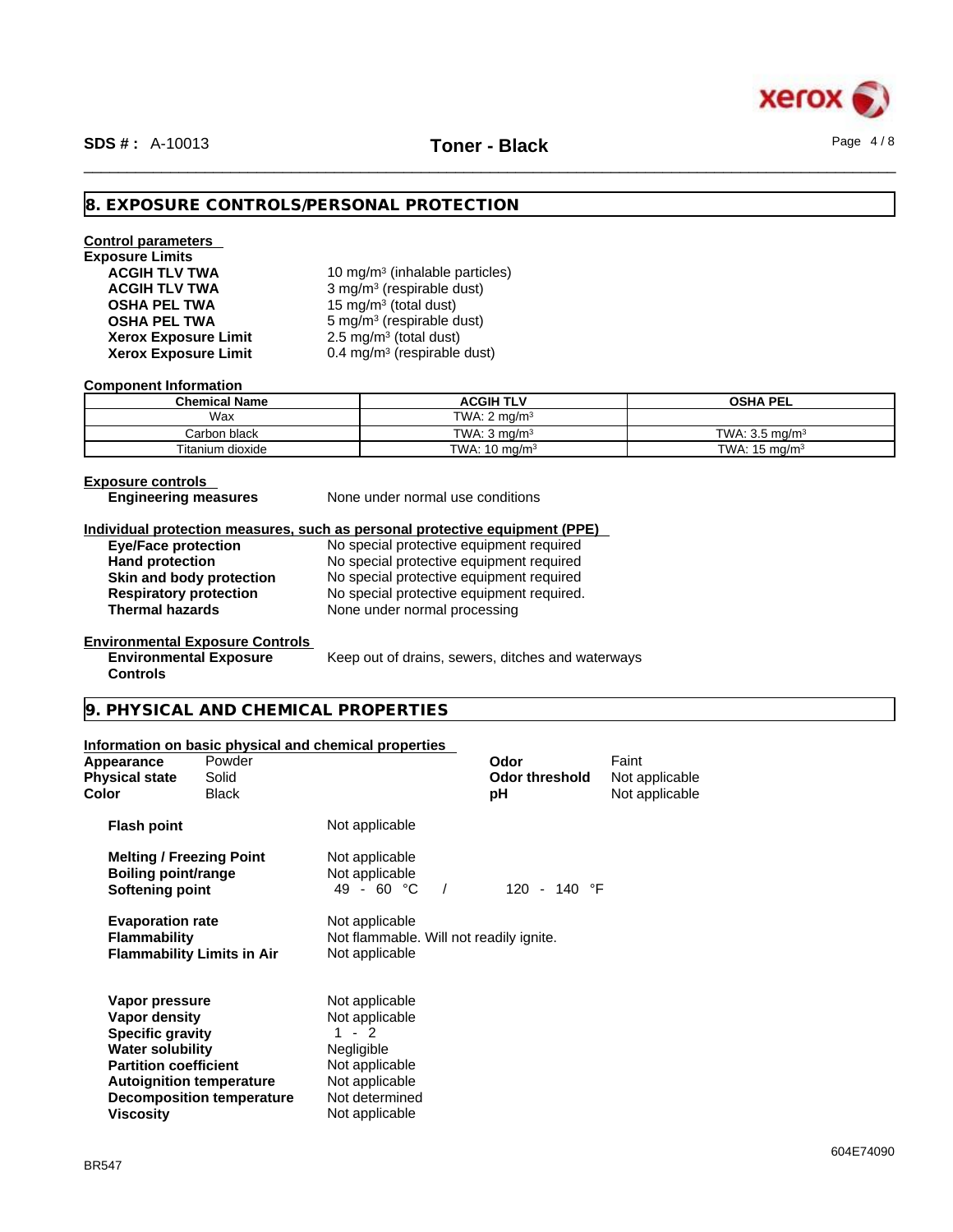

**Explosive properties** Fine dust dispersed in air, in sufficient concentrations, and in the presence of an ignition source is a potential dust explosion hazard **Oxidizing properties** Not applicable

### **Other information**

None

# **10. STABILITY AND REACTIVITY**

#### **Reactivity**

No dangerous reaction known under conditions of normal use

#### **Chemical stability**

Stable under normal conditions.

# **Possibility of hazardous reactions**

**Hazardous reactions**<br> **Hazardous polymerization**<br>
Hazardous polymerization<br>
Hazardous polymerization **Hazardous polymerization does not occur** 

#### **Conditions to avoid**

Prevent dust cloud. Fine dust dispersed in air, in sufficient concentrations, and in the presence of an ignition source is a potential dust explosion hazard.

#### **Incompatible Materials**

None

#### **Hazardous decomposition products**

None under normal use

#### **11. TOXICOLOGICAL INFORMATION**

*The toxicity data noted below is based on the test results of similar reprographic materials.* 

#### **Information on toxicological effects**

|  |  | <b>Acute toxicity</b> |  |
|--|--|-----------------------|--|
|--|--|-----------------------|--|

| <b>Product Information</b> |                                       |
|----------------------------|---------------------------------------|
| <b>Irritation</b>          | No skin irritation, No eye irritation |
| Oral LD50                  | $> 5$ g/kg (rat)                      |
| Dermal LD50                | $> 5$ g/kg (rabbit)                   |
| <b>LC50 Inhalation</b>     | $> 5$ mg/L (rat, 4 hr)                |
|                            |                                       |

#### **Component Information**

| <b>Chemical Name</b> | LC50 Inhalation        | Dermal LD50             | Oral LD50           |
|----------------------|------------------------|-------------------------|---------------------|
| Wax                  |                        | 3600 mg/kg (Rabbit)     | 5000 mg/kg (Rat)    |
| Carbon black         |                        | 3 g/kg (Rabbit)         | 15400 mg/kg (Rat)   |
| Amorphous silica     | (Rat) 1 h<br>>2.2 ma/L | (Rabbit)<br>>2000 mg/kg | $>5000$ mg/kg (Rat) |
| Titanium dioxide     |                        |                         | 10000 mg/kg (Rat)   |

| <b>Chronic toxicity</b><br><b>Sensitization</b> | No sensitization responses were observed |
|-------------------------------------------------|------------------------------------------|
| <b>Neurological Effects</b>                     | No information available                 |
| <b>Target organ effects</b>                     | None known                               |

# **CMR Effects**

| <b>Mutagenic effects</b>     |                                                                           | Not mutagenic in AMES Test |             |
|------------------------------|---------------------------------------------------------------------------|----------------------------|-------------|
| <b>Reproductive toxicity</b> | This product does not contain any known or suspected reproductive hazards |                            |             |
| <b>Carcinogenicity</b>       | See "Other Information" in this section.                                  |                            |             |
| <b>Chemical Name</b>         |                                                                           | <b>NTP</b>                 | <b>IARC</b> |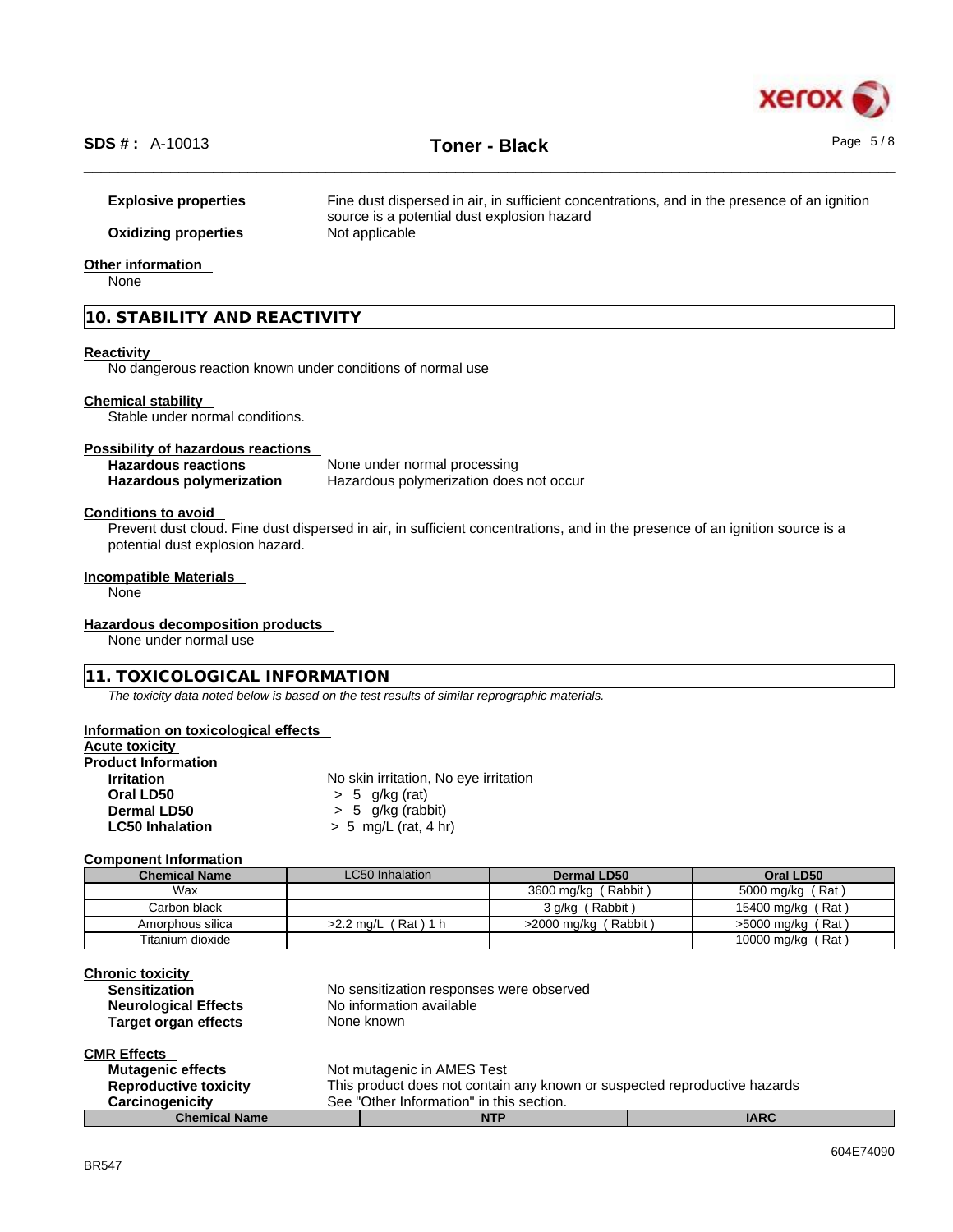

| ، احم<br>$\sim$<br>חשנ<br>.      | or.<br>-- |
|----------------------------------|-----------|
| $- -$<br>ור:<br>ուս<br>uut<br>πа | יה<br>--  |

#### **Other information**

The IARC (International Agency for Research on Cancer) has listed carbon black as "possibly carcinogenic to humans". However, Xerox has concluded that the presence of carbon black in this mixture does not present a health hazard. The IARC classification is based on studies evaluating pure, "free" carbon black. In contrast, toner is a formulation composed of specially prepared polymer and a small amount of carbon black (or other pigment). In the process of making toner, the small amount of carbon black becomes encapsulated within a matrix. Xerox has performed extensive testing of toner, including a chronic bioassay (test for potential carcinogenicity). Exposure to toner did not produce evidence of cancer in exposed animals. The results were submitted to regulatory agencies and published extensively.

The IARC (International Agency for Research on Cancer) has listed titanium dioxide as "possibly carcinogenic to humans". However, Xerox has concluded that the presence of titanium dioxide in this mixture does not present a health hazard. The IARC classification is based on studies in rats using high concentrations of pure, unbound TiO 2 particles of respirable size. Epidemiological studies do not suggest a carcinogenic effect in humans. In addition, the titanium dioxide in this mixture is encapsulated in a matrix or bound to the surface of the toner.

| Other toxic effects      |                |  |
|--------------------------|----------------|--|
| <b>Aspiration Hazard</b> | Not applicable |  |
| Other adverse effects    | None known     |  |

#### **Information on other hazards**

**Endocrine disrupting properties** This product does not contain any known or suspected endocrine disruptors

#### **12. ECOLOGICAL INFORMATION**

#### **Toxicity**

On available data, the mixture / preparation is not harmful to aquatic life

# **Component Information**

| <b>Chemical Name</b> | <b>Toxicity to algae</b>                                   | <b>Toxicity to fish</b>                      | <b>Toxicity to</b><br>microorganisms | Toxicity to daphnia and<br>other aquatic invertebrates |
|----------------------|------------------------------------------------------------|----------------------------------------------|--------------------------------------|--------------------------------------------------------|
| Carbon black         |                                                            |                                              |                                      | $EC50 > 5600$ mg/L 24 h                                |
| Amorphous silica     | 440 mg/L EC50 72 h<br>(Pseudokirchneriella<br>subcapitata) | $LC50 = 5000$ mg/L<br>Brachydanio rerio 96 h |                                      | $EC50 = 7600$ mg/L 48 h                                |

#### **Persistence and degradability**

Not readily biodegradable

#### **Bioaccumulative potential**

Bioaccumulation is unlikely

#### **Mobility in soil**

Insoluble in water

#### **Results of PBT and vPvB assessment**

This substance is not considered to be persistent, bioaccumulating nor toxic (PBT)

#### **Endocrine disrupting properties**

This product does not contain any known or suspected endocrine disruptors

#### **Other adverse effects**

Although toner is not an aquatic toxin, microplastics may be a physical hazard to aquatic life and should not be allowed to enter drains, sewers, or waterways.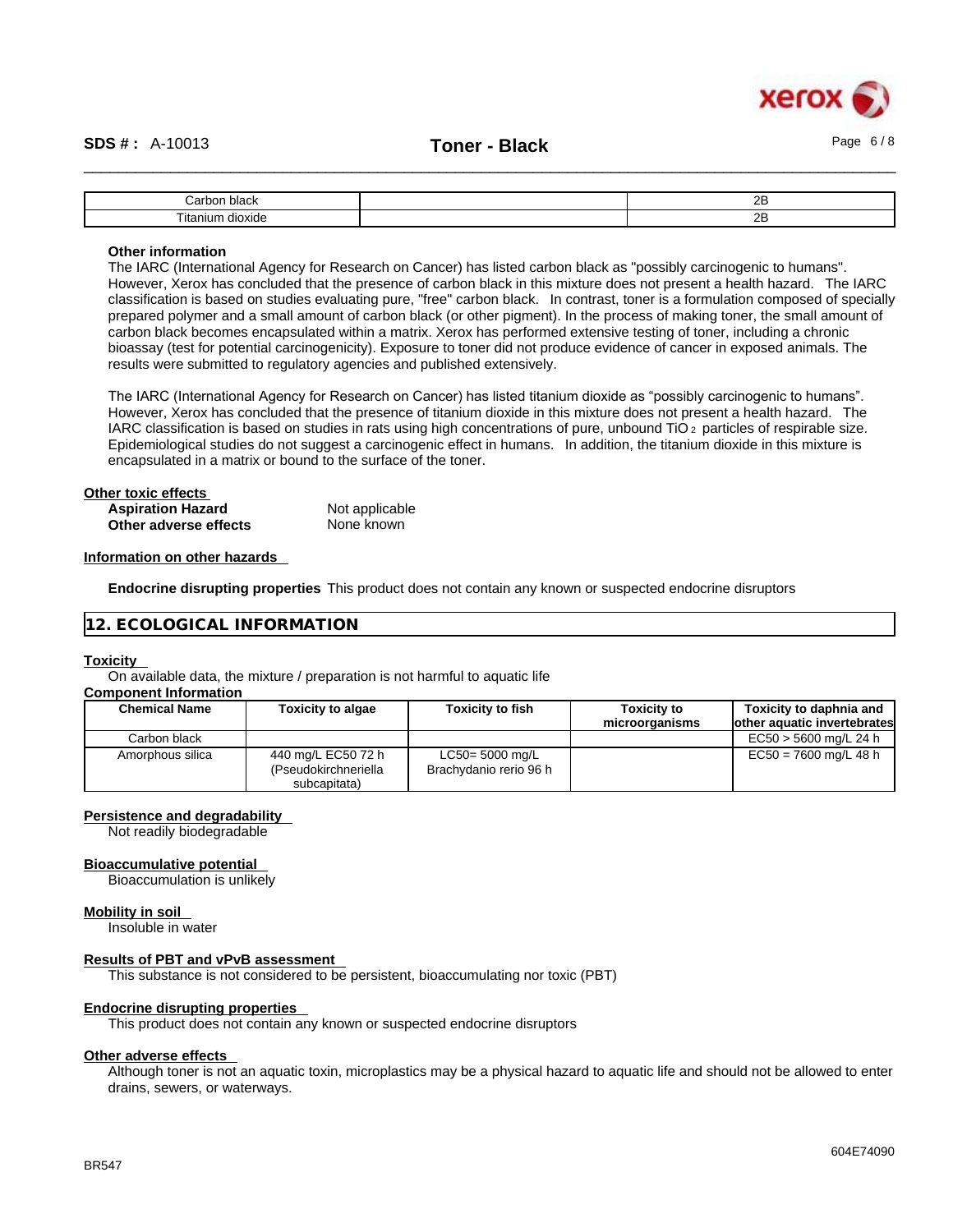

\_\_\_\_\_\_\_\_\_\_\_\_\_\_\_\_\_\_\_\_\_\_\_\_\_\_\_\_\_\_\_\_\_\_\_\_\_\_\_\_\_\_\_\_\_\_\_\_\_\_\_\_\_\_\_\_\_\_\_\_\_\_\_\_\_\_\_\_\_\_\_\_\_\_\_\_\_\_\_\_\_\_\_\_\_\_\_\_\_\_\_\_\_\_ **SDS # :** A-10013 **Toner - Black** Page 7 / 8

| 13. DISPOSAL CONSIDERATIONS                              |                                                                                                                                                                             |
|----------------------------------------------------------|-----------------------------------------------------------------------------------------------------------------------------------------------------------------------------|
| Waste treatment methods<br><b>Waste Disposal Methods</b> | Can be landfilled or incinerated, when in compliance with local regulations If incineration is<br>to be carried out, care must be exercised to prevent dust clouds forming. |
| <b>Contaminated packaging</b>                            | No special precautions are needed in handling this material                                                                                                                 |
| Other information                                        | Although toner is not an aquatic toxin, microplastics may be a physical hazard to aquatic life<br>and should not be allowed to enter drains, sewers, or waterways.          |

## **14. TRANSPORT INFORMATION**

This material is not subject to regulation as a hazardous material for shipping

# **15. REGULATORY INFORMATION**

#### **Safety, health and environmental regulations/legislation specific for the substance or mixture**

#### **OSHA Regulatory Status**

This product is an article which contains a mixture / preparation in powder form. Safety information is given for exposure to the article as sold and used by the customer. Intended use of the product is not expected to result in exposure to the mixture / preparation based on the packaging and method of dispensing.

While this material is not considered hazardous by the OSHA hazard Communication Standard (29 CFR 1910.1200), this SDS contains valuable information for the safe handling and proper use of the product. This SDS should be retained and made available to employees and other users of this product.

#### **Canada**

This product has been classified in accordance with the hazard criteria of the Hazardous Products Regulations (HPR), and the SDS contains all the information required by the HPR.

#### **International Inventories**

| <b>TSCA</b>     | Complies |
|-----------------|----------|
| <b>DSL/NDSL</b> | Complies |

# **U.S. Federal Regulations**

#### **SARA 313**

Section 313 of Title III of the Superfund Amendments and Reauthorization Act of 1986 (SARA). This product does not contain any chemicals which are subject to the reporting requirements of the Act and Title 40 of the Code of Federal Regulations, Part 372 **Clean Water Act**

This product is not regulated as a pollutant pursuant to the Clean Water Act (40 CFR 122.21 and 40 CFR 122.42).

**Clean Air Act,Section 112 Hazardous Air Pollutants (HAPs) (see 40 CFR 61)**

This product is not regulated as a hazardous air pollutant (HAPS) under Section 112 of the Clean Air Act Amendments of 1990. **CERCLA**

This material, as supplied, does not contain any substances regulated as hazardous substances under the Comprehensive Environmental Response Compensation and Liability Act (CERCLA) (40 CFR 302) or the Superfund Amendments and Reauthorization Act (SARA) (40 CFR 355). There may be specific reporting requirements at the local, regional, or state level pertaining to releases of this material

### **US State Regulations**

#### **California Proposition 65**

Carbon black is regulated under California Proposition 65 only if in the form of "airborne, unbound particles of respirable size". Toner products do not contain carbon black in the form of "airborne, unbound particles of respirable size". Therefore, the